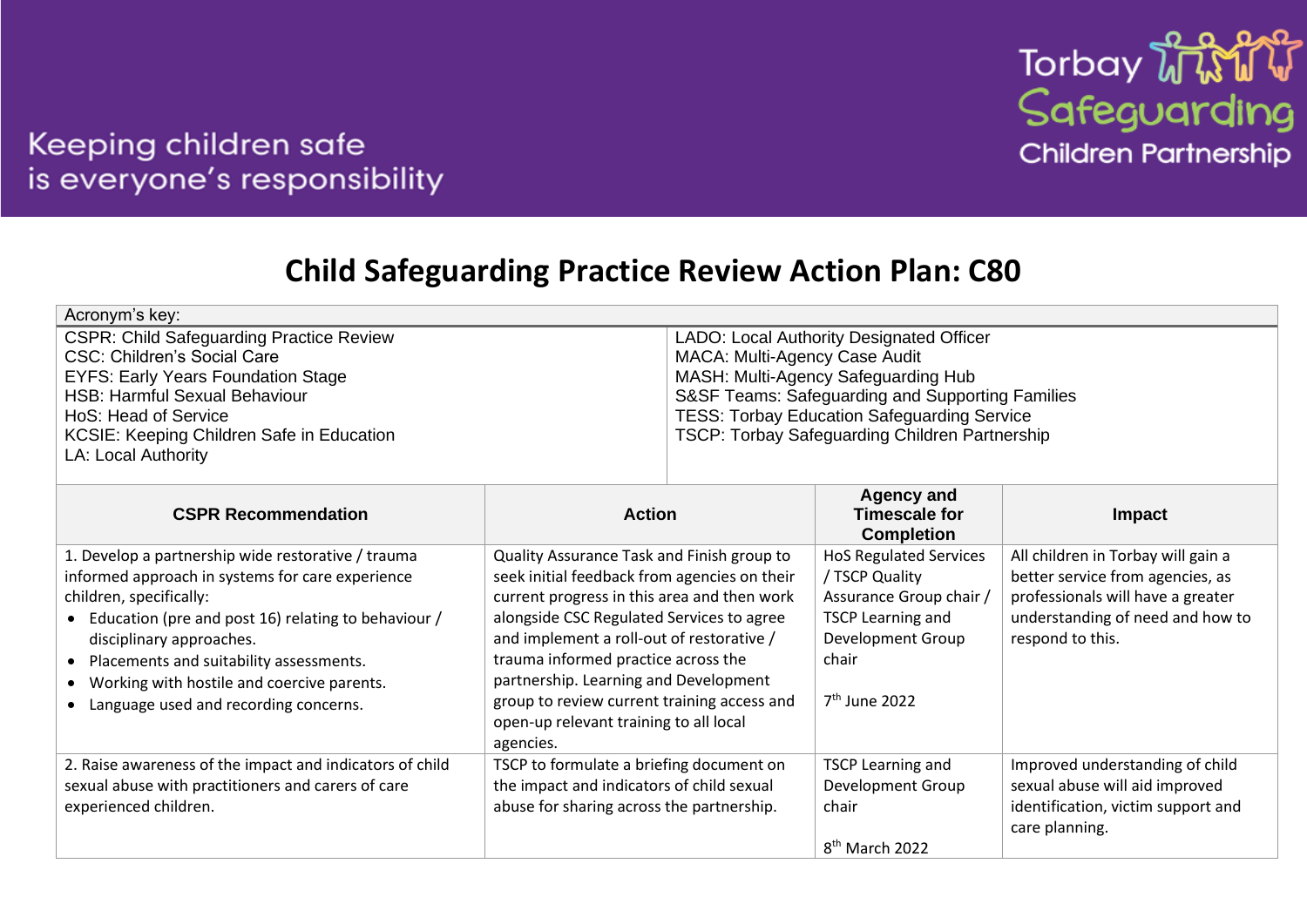| 3. Seek assurance of partners responses to sexual abuse        | MASH to undertake a dip sample of                                             | HoS Front Door and HoS        | Improved agency responses to           |
|----------------------------------------------------------------|-------------------------------------------------------------------------------|-------------------------------|----------------------------------------|
| particularly the communication of a child's experience in      | contacts/referrals to check quality of                                        | S&SF teams                    | sexual abuse that include the voice    |
| referrals, plans and assessments.                              | partners responses. Children's Services                                       |                               | of the child.                          |
|                                                                | Safeguarding and Supporting Families Team                                     | 8 <sup>th</sup> March 2022    |                                        |
|                                                                | to undertake the related dip sample                                           |                               |                                        |
|                                                                | regarding plans and assessments.                                              |                               |                                        |
| 4. Ensure timely delivery of Life Story Work with care         | CSC Regulated Services to undertake a dip                                     | <b>HoS Regulated Services</b> | Further opportunity to ensure          |
| experienced children, and that where therapy is                | sample to check and inform practice where                                     |                               | identification of historical abuse of  |
| commissioned for a care experienced child that:                | Life Story books are completed. Audit to be                                   | 25 <sup>th</sup> April 2022   | care experienced children and          |
| It is completed when there is placement disruption             | used to ensure compliance with prescribed                                     |                               | associated care planning that will     |
| Recommended assessments take place<br>$\bullet$                | timescales and therapy, if commissioned,                                      |                               | better meet need.                      |
| Progress of this informs care planning<br>$\bullet$            | occurs, and has outcomes that are acted on.                                   |                               |                                        |
|                                                                |                                                                               |                               |                                        |
| 5. Consider ways to improve the confidence of local            | TSCP have completed a Harmful Sexual                                          | <b>TSCP Learning and</b>      | Higher quality local services in       |
| practitioners in distinguishing between 'normal' age-          | Behaviour MACA and linked Best Practice                                       | Development Group             | respect of identification and support  |
| appropriate relationships and behaviour that may cause         | Forum that supports practitioners to                                          | chair                         | where harmful sexual behaviour is      |
| concern.                                                       | distinguish between normative and<br>concerning behaviours. TSCP Learning and | 8 <sup>th</sup> March 2022    | present and the avoidance of           |
|                                                                | Development group to share the contents of                                    |                               | labelling where it is not.             |
|                                                                | the Best Practice Forum with practitioners                                    |                               |                                        |
|                                                                | who were unable to attend.                                                    |                               |                                        |
| 6. Ensure that consideration is given to implement best        | Funding to be reviewed to include potential                                   | <b>TSCP Harmful Sexual</b>    | Agencies will be better able to assess |
| practice tools for assessment (incl. Brook Traffic Light Tool) | purchasing of the Brook Traffic Light tool. If                                | Behaviour Group chair         | need and risk from an evidence-        |
| within TSCP's current review of HSB policy / procedures.       | purchase of the tool is agreed a planned                                      |                               | based perspective.                     |
|                                                                | implementation phase is required that will                                    | 7 <sup>th</sup> June 2022     |                                        |
|                                                                | need to be time focussed.                                                     |                               |                                        |
|                                                                |                                                                               |                               |                                        |
| 7. Seek assurance of the implementation of improvements        | Children's Social Care to dip sample and                                      | <b>HoS Regulated Services</b> | Improved support and care planning     |
| to the post 16 offer to care experienced children -            | review post 16 provision to ensure the                                        |                               | for post 16 care experienced           |
| specifically personal advisor provision, pathway planning      | improvements required are met or planned                                      | 8 <sup>th</sup> March 2022    | children.                              |
| and virtual school.                                            | for implementation.                                                           |                               |                                        |
|                                                                |                                                                               |                               |                                        |
| 8. Request assurance of quality and timeliness of handover     | TESS to dip sample and review current                                         | <b>TESS Team Manager</b>      | Safer practice regarding the           |
| of safeguarding information between secondary and post         | Torbay process to ensure it complies with                                     |                               | management of need and risk in         |
| 16 education providers.                                        | statutory guidance and disseminate                                            | 8 <sup>th</sup> March 2022    | post 16 settings.                      |
|                                                                | guidance to relevant school and post 16                                       |                               |                                        |
|                                                                | education providers to ensure compliance.                                     |                               |                                        |
|                                                                |                                                                               |                               |                                        |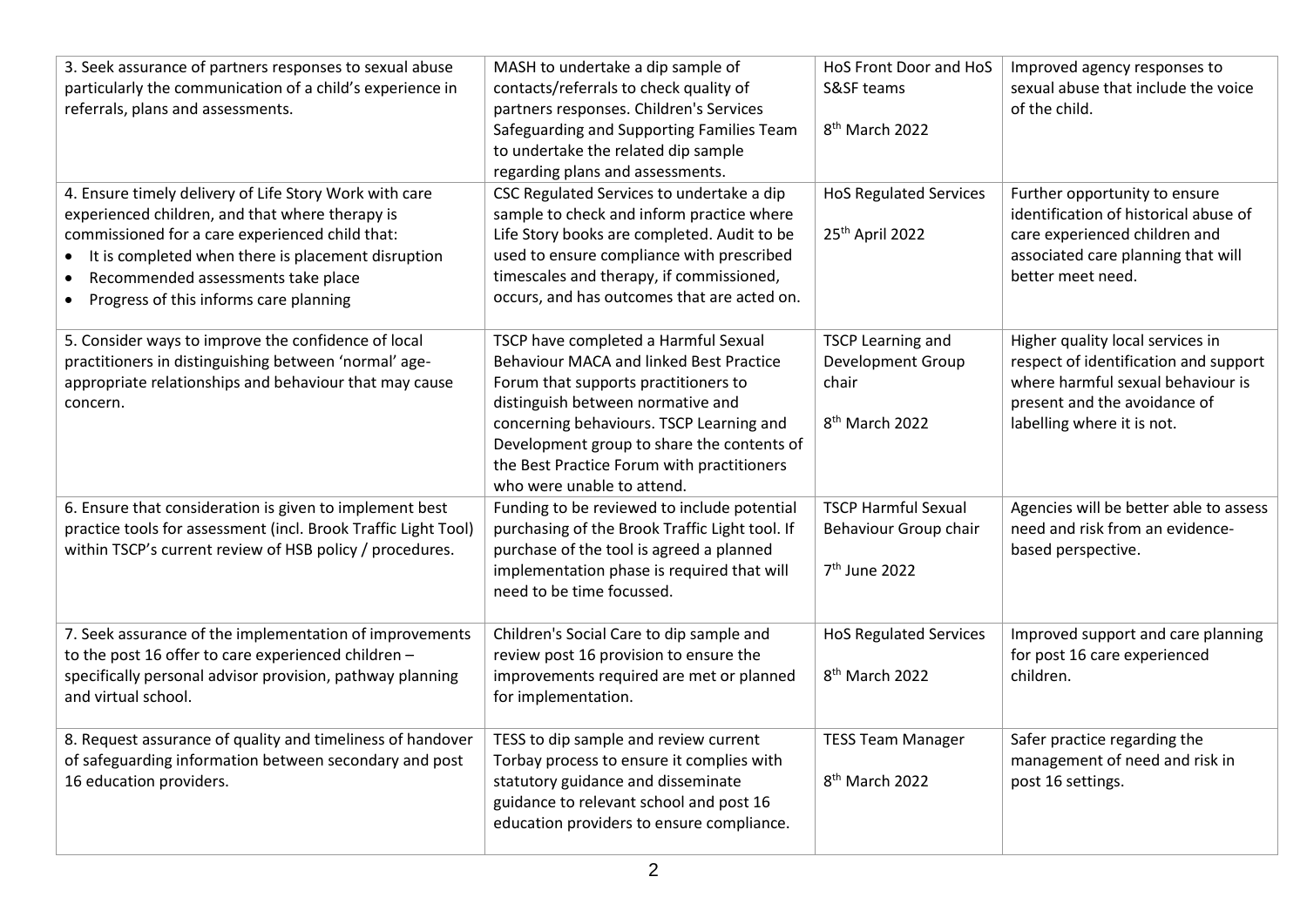| 9. Seek assurance that robust commissioning processes are<br>in place for independent residential care providers and<br>that this includes requirements of the placing LA to meet<br>needs of child in standard operating procedures as well as<br>use of the TSCP Allegations Management Procedure. | Torbay Children's Services to review and if<br>necessary, update placement procurement<br>procedures to ensure these are compliant<br>with statutory requirements.                                                                                                                                                        | <b>HoS Regulated Services</b><br>24th April 2022                               | Higher quality residential services<br>that better meet children's needs<br>and comply with statutory guidance<br>for care providers. |
|------------------------------------------------------------------------------------------------------------------------------------------------------------------------------------------------------------------------------------------------------------------------------------------------------|---------------------------------------------------------------------------------------------------------------------------------------------------------------------------------------------------------------------------------------------------------------------------------------------------------------------------|--------------------------------------------------------------------------------|---------------------------------------------------------------------------------------------------------------------------------------|
| 10. Ensure all practitioners, including early years and<br>childcare settings, understand how to respond to concerns<br>relating to under 18's / apprentices working in positions of<br>trust, and the role of the LADO.                                                                             | Torbay Early Years team to hold a specific<br>training event and a focussed good practice<br>programme of events for Early Years<br>providers beginning w/c 22nd November<br>2021. The programme will cover actions 10,<br>11, 13, 14, 15, 17, 18 and 21. Programme has<br>been shared and agreed with the CSPR<br>panel. | <b>Torbay Early Years</b><br>Safeguarding Officer<br>7 <sup>th</sup> June 2022 | Safer services for children, as<br>concerning staff can be better<br>identified and their actions<br>responded to proportionately.    |
| 11. Ensure 'out of hours' access to LADO related advice<br>and support.                                                                                                                                                                                                                              | See Action 10                                                                                                                                                                                                                                                                                                             | <b>Torbay Early Years</b><br>Safeguarding Officer<br>(Action completed)        | Safer services for children, as<br>concerning staff can be better<br>identified and their actions<br>responded to proportionately.    |
| 12. The Department for Education (DfE) should provide<br>statutory guidance for post 16 education providers relating<br>to safer recruitment procedures for students enrolling on<br>childcare courses.                                                                                              | TSCP Business Manager to write to the DfE<br>requesting that they provide statutory<br>guidance for post 16 education providers<br>regarding safer recruitment for students<br>enrolling on childcare courses and feedback<br>to the TSCP confirming this action has been<br>agreed.                                      | <b>TSCP Business Manager</b><br>8 <sup>th</sup> March 2022                     | Statutory guidance will support the<br>creation and maintenance of a safer<br>childcare work force.                                   |
| 13. Ensure all early years and childcare settings are aware<br>of TSCP Safe Recruitment procedures specifically in<br>relation to standards relating to seeking pre-employment<br>references.                                                                                                        | See Action 10                                                                                                                                                                                                                                                                                                             | <b>Torbay Early Years</b><br>Safeguarding Officer<br>7 <sup>th</sup> June 2022 | Following safer recruitment<br>procedures will enable childcare<br>settings to employ higher quality,<br>safer staff.                 |
| 14. Seek assurance from schools and colleges to ensure<br>there is proactive contact with employers when references<br>are refused or sent incomplete as a student is deemed as<br>not suitable for work in a position of trust with children or<br>other vulnerable people.                         | See Action 10                                                                                                                                                                                                                                                                                                             | <b>Torbay Early Years</b><br>Safeguarding Officer<br>7 <sup>th</sup> June 2022 | Following safer recruitment<br>procedures will enable childcare<br>settings to employ higher quality,<br>safer staff.                 |
| 15. Provide clarity to education settings and other partners<br>regarding GDPR and what can be included in references<br>relating to students.                                                                                                                                                       | See Action 10                                                                                                                                                                                                                                                                                                             | <b>Torbay Early Years</b><br>Safeguarding Officer<br>7 <sup>th</sup> June 2022 | Following safer recruitment<br>procedures will enable childcare<br>settings to employ higher quality,<br>safer staff.                 |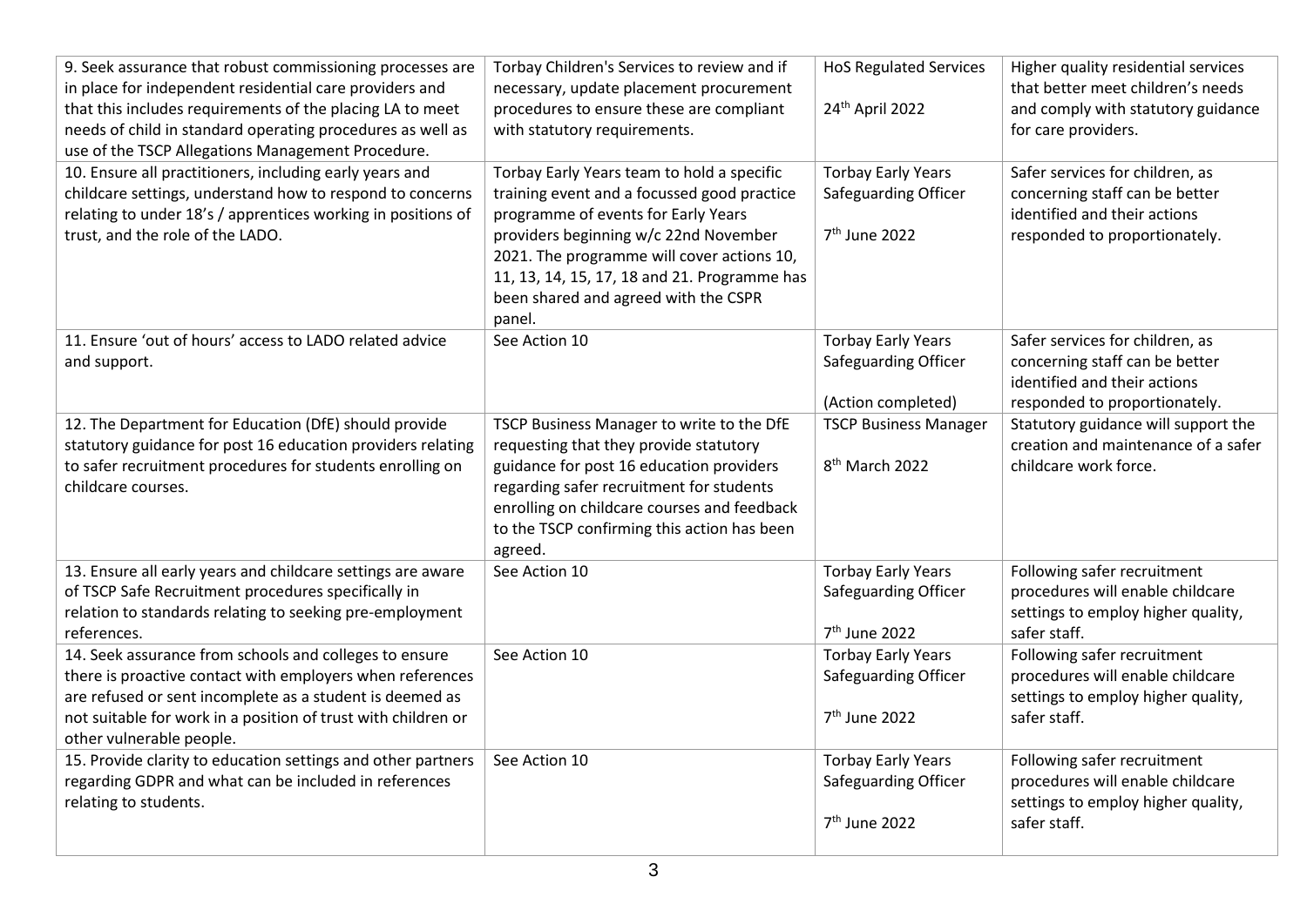| 16. DfE should review the EYFS framework in the light of<br>this review, specifically in terms of:<br>a) Providing statutory guidance on safe recruitment<br>requirements and pre-employment checks to mirror<br>expectations in KCSIE for schools and colleges.<br>b) Defining further what is meant by 'competent and<br>responsible' in terms of those under 17 working in early<br>years settings.<br>c) Clarity of use and purpose of CCTV in early years<br>settings.<br>d) Identifying safeguarding concerns relating to the layout<br>and design of toilets and areas used for intimate care. | TSCP Business Manager to write to the DfE<br>requesting that they review the EYSF<br>framework in line with this recommendation<br>and feedback to the TSCP once completed. | <b>TSCP Business Manager</b><br>8 <sup>th</sup> March 2022 | Reviewing the current framework at<br>a national level will reduce the<br>chances of unsuitable staff entering<br>the childcare workforce and also<br>support the ongoing maintenance of<br>a safer workforce. |
|-------------------------------------------------------------------------------------------------------------------------------------------------------------------------------------------------------------------------------------------------------------------------------------------------------------------------------------------------------------------------------------------------------------------------------------------------------------------------------------------------------------------------------------------------------------------------------------------------------|-----------------------------------------------------------------------------------------------------------------------------------------------------------------------------|------------------------------------------------------------|----------------------------------------------------------------------------------------------------------------------------------------------------------------------------------------------------------------|
| 17. Early years settings and childcare providers should                                                                                                                                                                                                                                                                                                                                                                                                                                                                                                                                               | See Action 10                                                                                                                                                               | <b>Torbay Early Years</b>                                  | Reflective practice will support                                                                                                                                                                               |
| reflect on the learning points highlighted in this review,                                                                                                                                                                                                                                                                                                                                                                                                                                                                                                                                            |                                                                                                                                                                             | Safeguarding Officer                                       | identification of service weakness                                                                                                                                                                             |
| evaluating their safeguarding practice, and setting culture,                                                                                                                                                                                                                                                                                                                                                                                                                                                                                                                                          |                                                                                                                                                                             |                                                            | and highlight the changes required.                                                                                                                                                                            |
| through a lens of 'it could happen here'.                                                                                                                                                                                                                                                                                                                                                                                                                                                                                                                                                             |                                                                                                                                                                             | 7 <sup>th</sup> June 2022                                  |                                                                                                                                                                                                                |
| 18. Raise awareness of whistleblowing procedures and the                                                                                                                                                                                                                                                                                                                                                                                                                                                                                                                                              | See Action 10                                                                                                                                                               | <b>Torbay Early Years</b>                                  | Raising awareness of whistleblowing                                                                                                                                                                            |
| national Whistleblowing Advice Line specifically targeting                                                                                                                                                                                                                                                                                                                                                                                                                                                                                                                                            |                                                                                                                                                                             | Safeguarding Officer                                       | procedures and supporting staff who                                                                                                                                                                            |
| frontline, early years practitioners.                                                                                                                                                                                                                                                                                                                                                                                                                                                                                                                                                                 |                                                                                                                                                                             | 7 <sup>th</sup> June 2022                                  | need to follow this process will<br>improve the wellbeing and safety of                                                                                                                                        |
|                                                                                                                                                                                                                                                                                                                                                                                                                                                                                                                                                                                                       |                                                                                                                                                                             |                                                            | children.                                                                                                                                                                                                      |
| 19. Consider ways to develop safeguarding assurance work                                                                                                                                                                                                                                                                                                                                                                                                                                                                                                                                              | Early Years team to undertake a focussed                                                                                                                                    | <b>Torbay Early Years</b>                                  | Focussed audits will evidence the                                                                                                                                                                              |
| with Early Years settings, such as 'deep dive' audit work                                                                                                                                                                                                                                                                                                                                                                                                                                                                                                                                             | safeguarding audit in February 2022 to                                                                                                                                      | Safeguarding Officer                                       | level of change made in respect of                                                                                                                                                                             |
| and practitioner involvement to address themes from this                                                                                                                                                                                                                                                                                                                                                                                                                                                                                                                                              | address these themes, address concerns and                                                                                                                                  |                                                            | the themes identified in the CSPR                                                                                                                                                                              |
| review and adherence to safeguarding related elements of                                                                                                                                                                                                                                                                                                                                                                                                                                                                                                                                              | provide the TSCP with assurance that the                                                                                                                                    | 8 <sup>th</sup> March 2022 and 24 <sup>th</sup>            | report and provide families and                                                                                                                                                                                |
| the EYFS guidance, specifically regarding:                                                                                                                                                                                                                                                                                                                                                                                                                                                                                                                                                            | recommendation has been met.                                                                                                                                                | November 2022                                              | professionals a level of assurance                                                                                                                                                                             |
| Inclusion of under 17's in staff: children's ratios                                                                                                                                                                                                                                                                                                                                                                                                                                                                                                                                                   |                                                                                                                                                                             |                                                            | regarding the quality and safety of                                                                                                                                                                            |
| Supervision of under 17's                                                                                                                                                                                                                                                                                                                                                                                                                                                                                                                                                                             | Themed C80 MACA proposed for Autumn                                                                                                                                         |                                                            | local early years services.                                                                                                                                                                                    |
| Safeguarding within supervision and observation of                                                                                                                                                                                                                                                                                                                                                                                                                                                                                                                                                    | 2022 to review and close the learning cycle.                                                                                                                                |                                                            |                                                                                                                                                                                                                |
| practice                                                                                                                                                                                                                                                                                                                                                                                                                                                                                                                                                                                              |                                                                                                                                                                             |                                                            |                                                                                                                                                                                                                |
| Staff feedback and monitoring of practice (including<br>$\bullet$                                                                                                                                                                                                                                                                                                                                                                                                                                                                                                                                     |                                                                                                                                                                             |                                                            |                                                                                                                                                                                                                |
| CCTV)                                                                                                                                                                                                                                                                                                                                                                                                                                                                                                                                                                                                 |                                                                                                                                                                             |                                                            |                                                                                                                                                                                                                |
| Record keeping where physical intervention used /                                                                                                                                                                                                                                                                                                                                                                                                                                                                                                                                                     |                                                                                                                                                                             |                                                            |                                                                                                                                                                                                                |
| process for informing parents                                                                                                                                                                                                                                                                                                                                                                                                                                                                                                                                                                         |                                                                                                                                                                             |                                                            |                                                                                                                                                                                                                |
| Whistleblowing practices including record keeping and                                                                                                                                                                                                                                                                                                                                                                                                                                                                                                                                                 |                                                                                                                                                                             |                                                            |                                                                                                                                                                                                                |
| Ofsted notification where statutory criteria met.                                                                                                                                                                                                                                                                                                                                                                                                                                                                                                                                                     |                                                                                                                                                                             |                                                            |                                                                                                                                                                                                                |